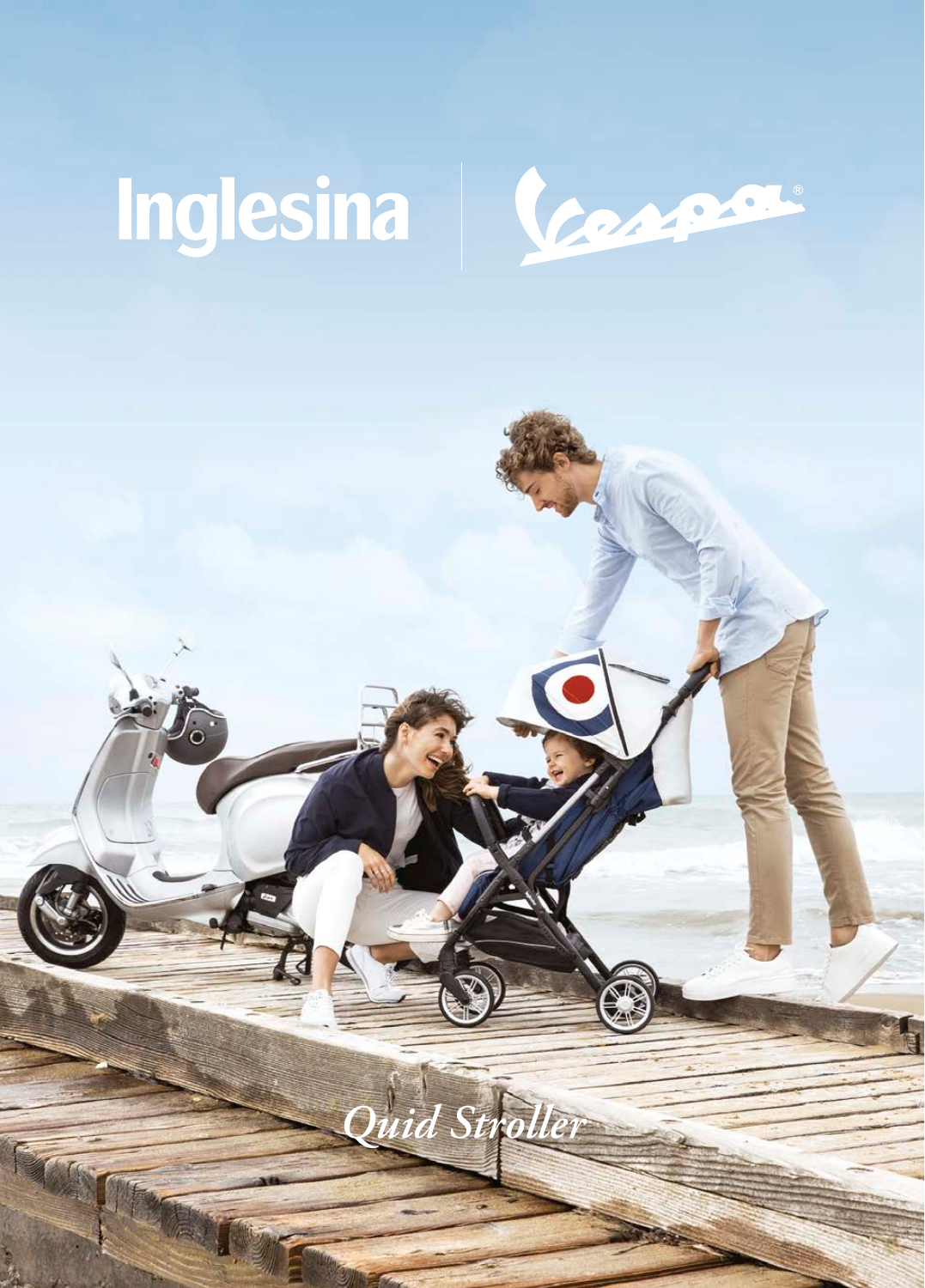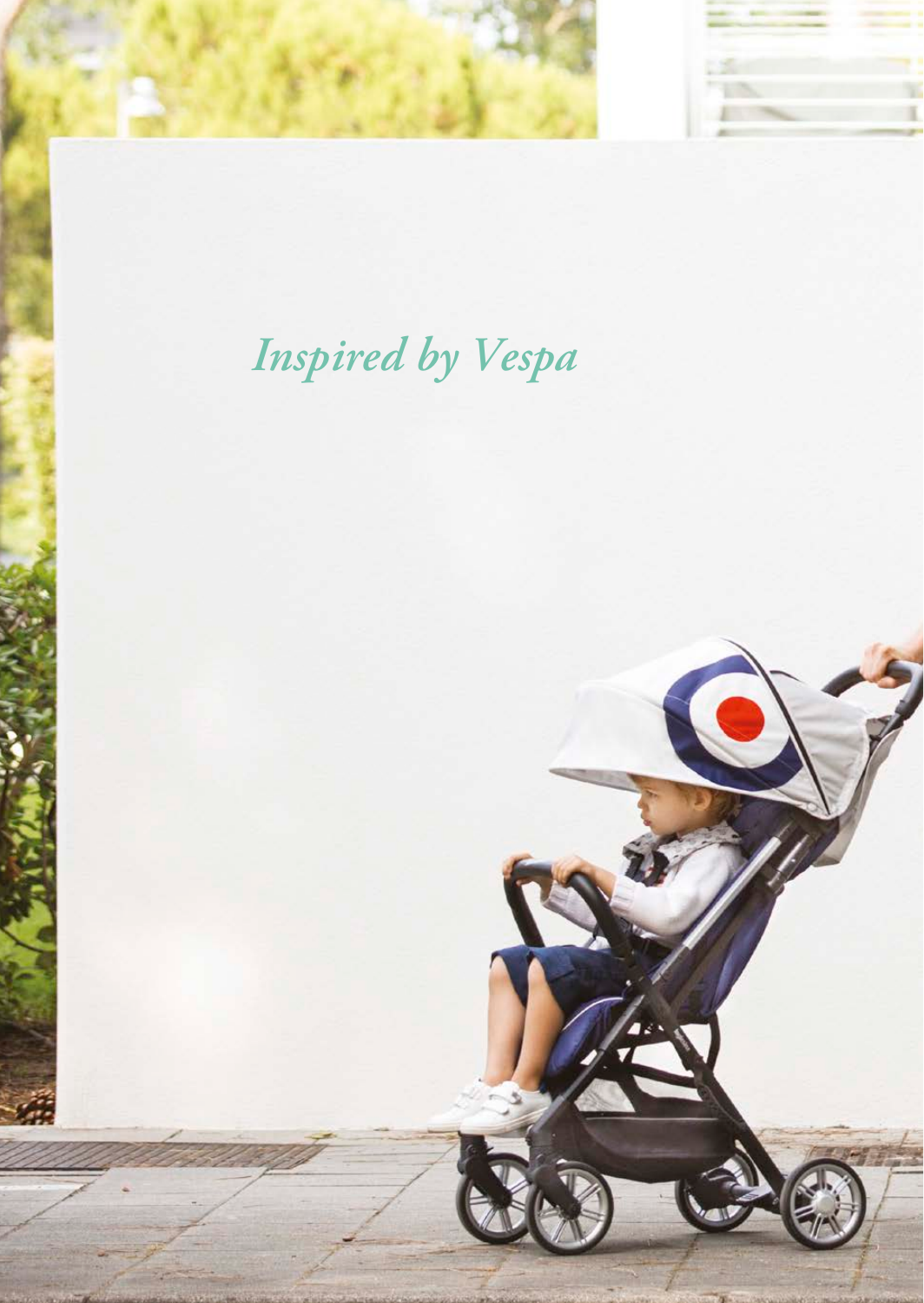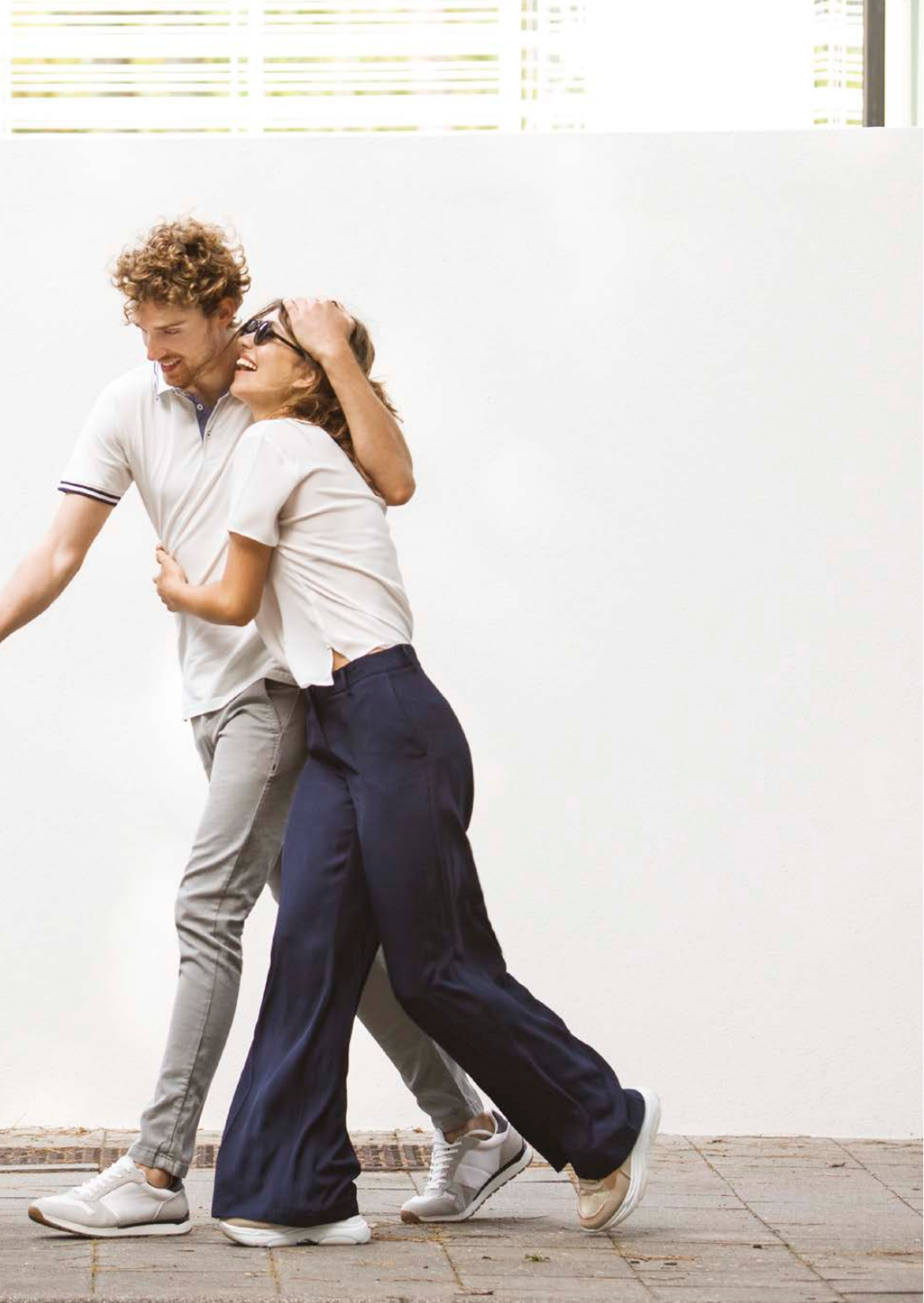

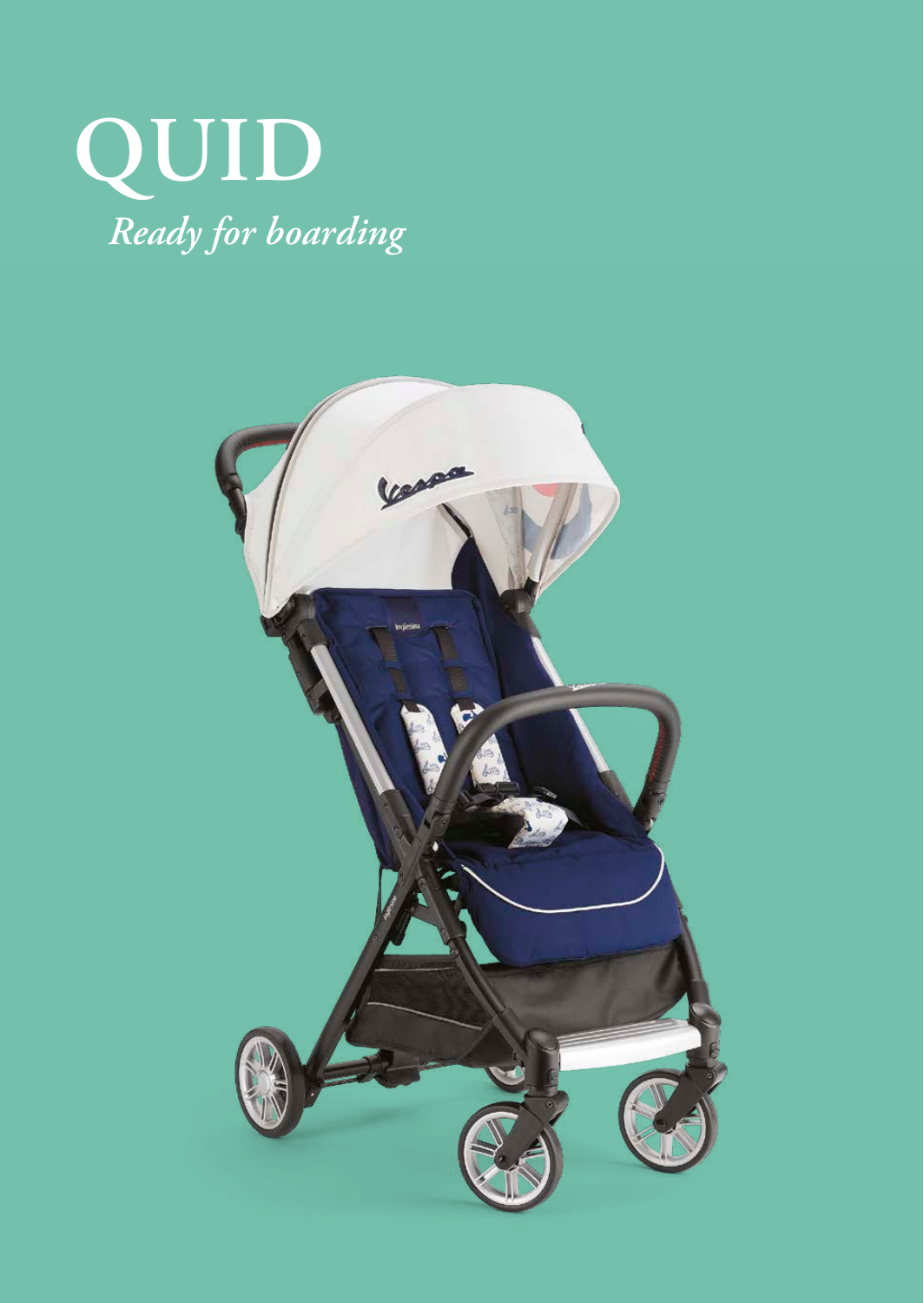

**Quid Inglesina** per **Vespa** è il passeggino ultra compatto ed extra leggero, ispirato al mito senza tempo di Vespa, per vivere con gioia e libertà le tue avventure nel mondo. Anche in aereo!

*Quid Inglesina for Vespa is the ultra compact and extra light stroller, inspired by the timeless myth of Vespa, for living your adventures in the world*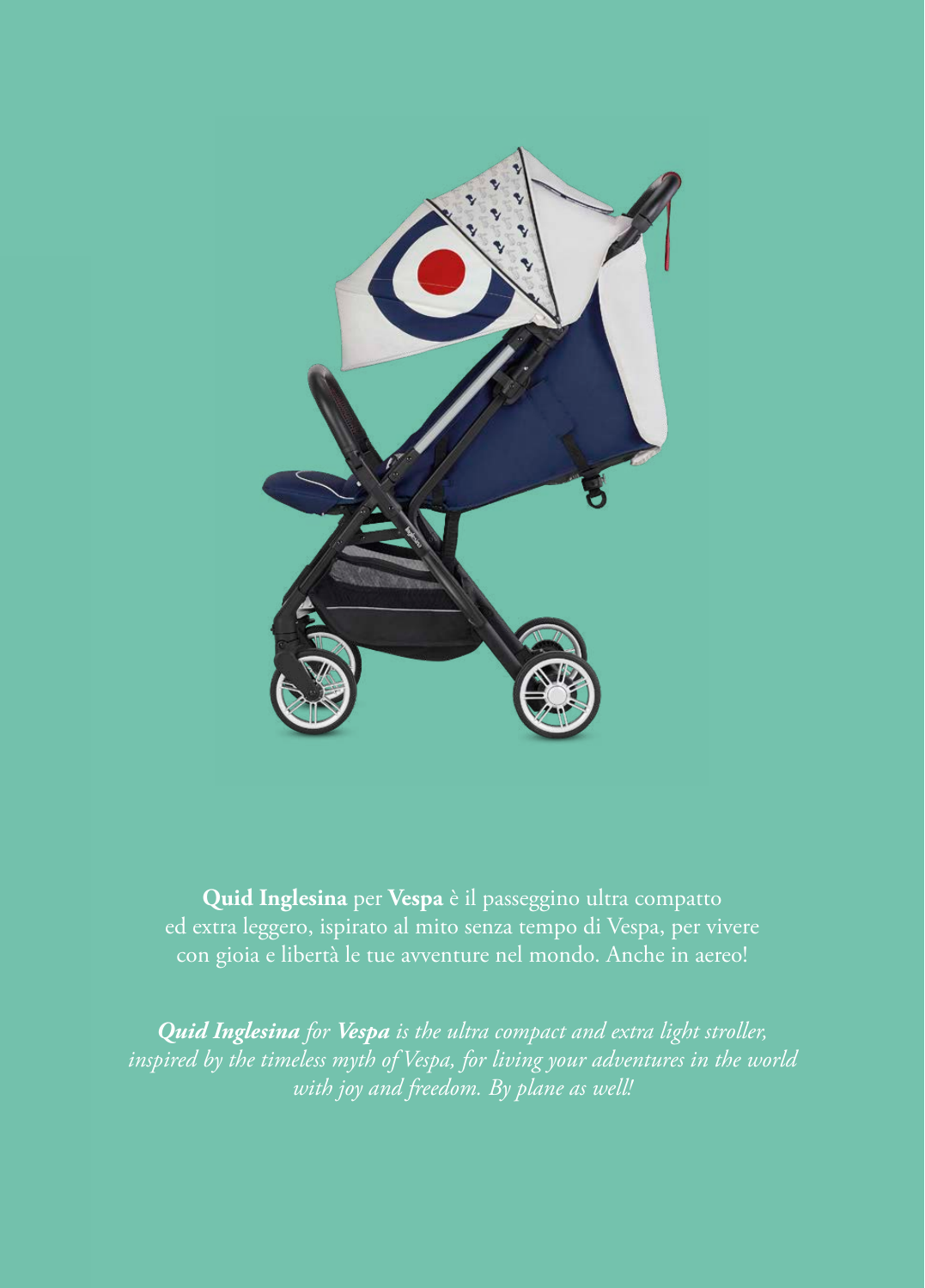## **Discover our features**

- *•* **Capotta estensibile** full cover realizzata in tessuto con trattamento anti-UV, UPF 50+
- *•* **Finestra di aerazione** sul retro capotta, che favorisce la circolazione dell'aria nelle giornate più calde e permette di osservare il bambino mentre si passeggia
- *•* **Seduta ampia e confortevole** (30x21x41 cm)
- *•* **Ampio e capiente cestino** con profilo rifrangente, garantisce passeggiate più sicure a qualunque ora
- *•* Una volta chiuso **rimane in piedi da solo** evitando che l'impugnatura ed il tessuto tocchino terra
- *•* **Facile apertura e chiusura**
- *• Full cover extending hood made of anti-UV treated, UPF 50+ fabric*
- *• A ventilation window on the back of the hood favours the flow of air in the hottest days and lets you watch the child while strolling*
- *• Generous and comfortable seat (30x21x41 cm)*
- *• Spacious storage basket with reflective profile makes strolls safer at any time of the day*
- *• Once folded up it remains upright on its own; the handle and the fabric do not touch the ground*
- *• Easy unfolding and folding up*

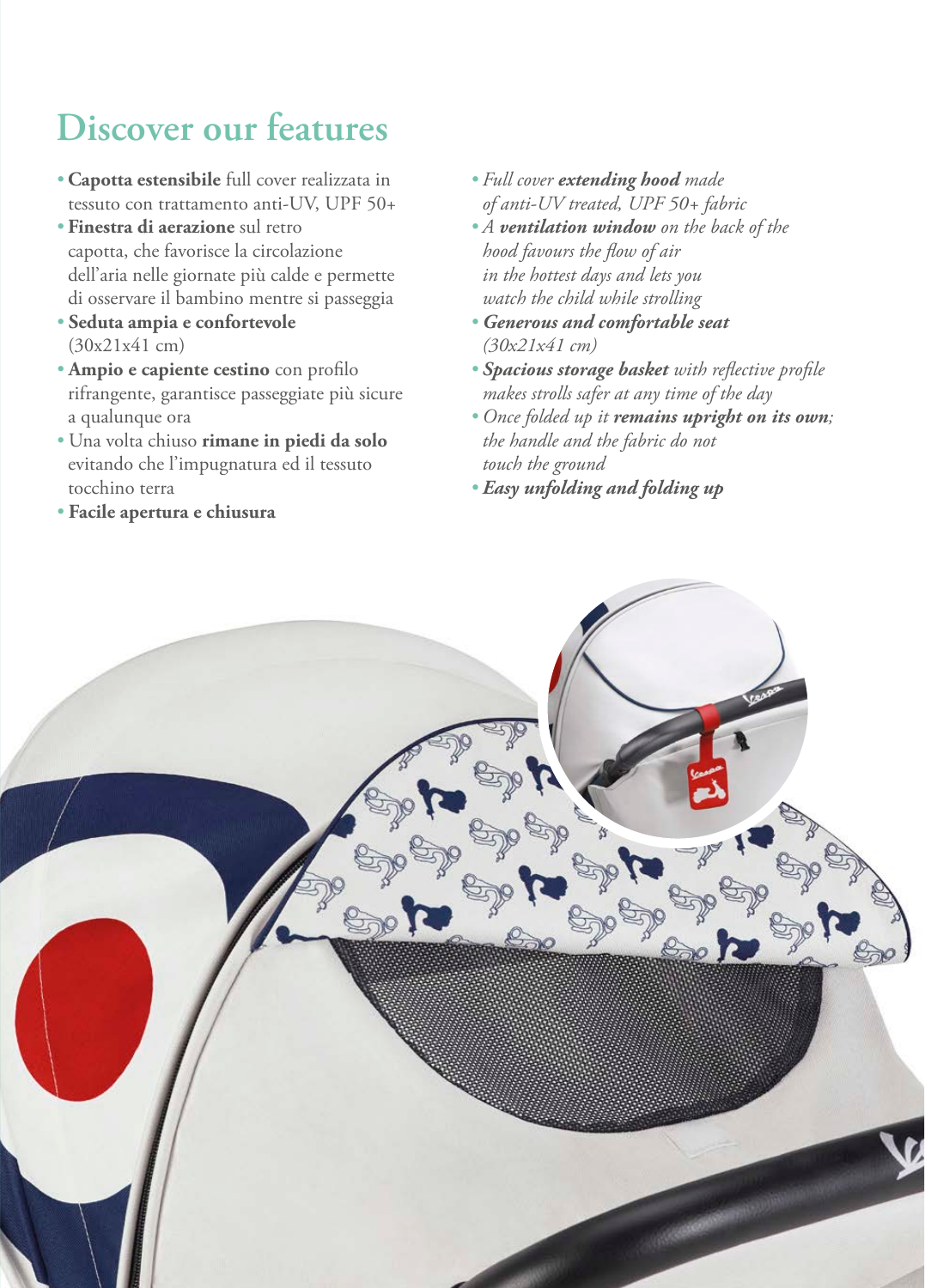## **Ultra compact**   $$



MA